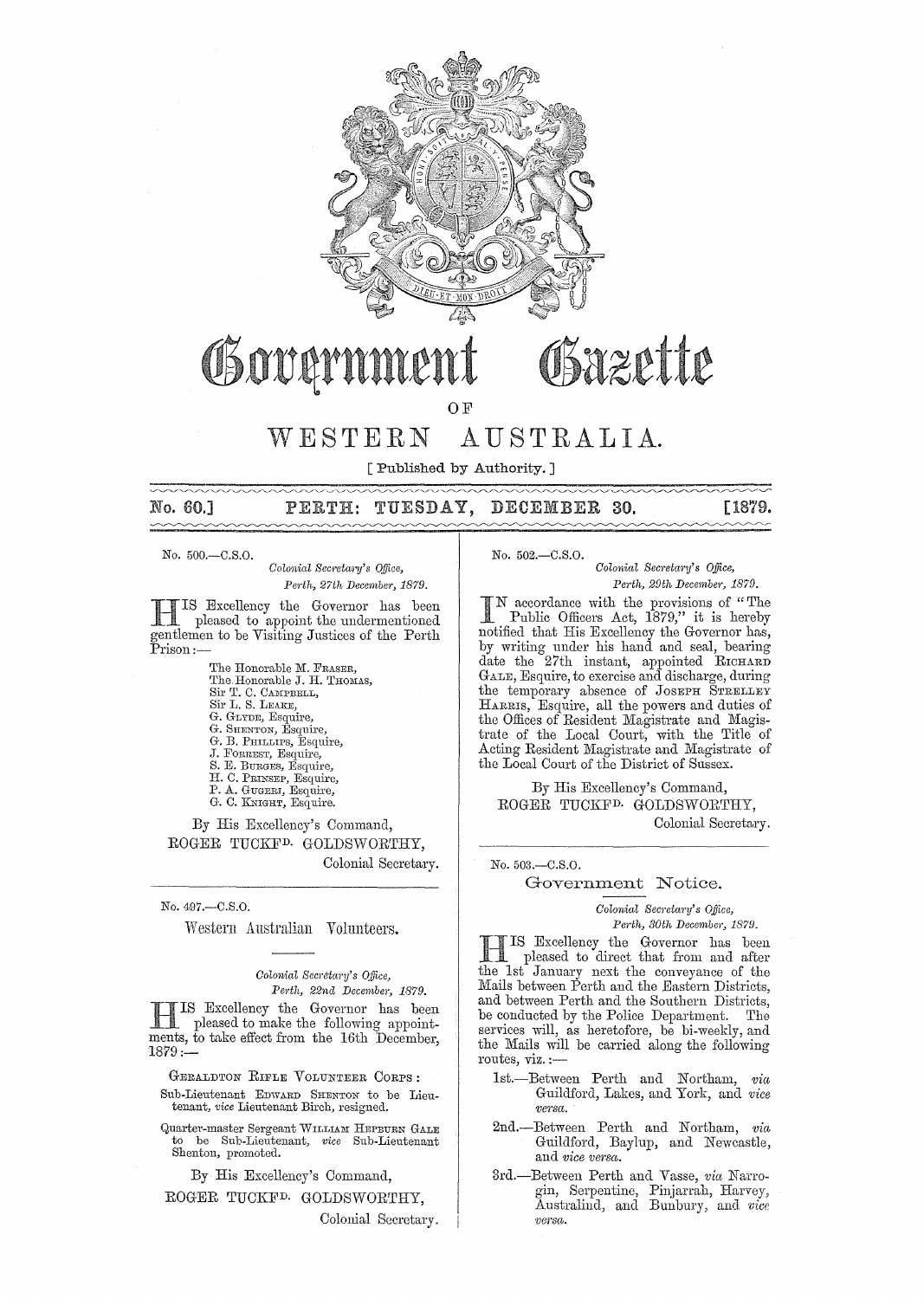Detailed information as to the arrival and departure of the Mails from the General Post Office, and the various Post Offices on the respective routes, will be found in the Time Tables published by the Acting Postmaster General and Superintendent of Police in today's *Gazette*.

Passengers and parcels will be booked at any of the Post Offices and Police Stations on the before-mentioned routes, and the following will be the scale of charges :-

#### PASSENGERS.

| Perth to Guildford              | s.<br>$\bar{2}$      | đ.<br>0 |
|---------------------------------|----------------------|---------|
|                                 |                      |         |
| York<br>Do.                     | 15<br>$\cdots$       | 0       |
| Do. Newcastle                   | 14<br>$\overline{a}$ | 0       |
| Do. Pinjarrah<br>$\dddotsc$     | 15                   | 0       |
| Do. Bunbury<br>$\ddotsc$        | 30                   | 0       |
| Vasse<br>Do.                    | 38                   | 0       |
| Guildford to York               | 13                   | 0       |
| Newcastle<br>Do.                | 12                   | 0       |
| Do.<br>$\rm{Lakes}$<br>$\cdots$ | 6                    | 0       |
| Do.<br>Baylup                   | 6<br>$\cdot$         | 0       |
| York to Northam                 | 5                    | 0       |
| Newcastle to Northam            | 5                    | 0       |
| Pinjarrah to Harvey             | 6                    | 0       |
| Do. Australind                  | 14                   | 0       |
| Do. Bunbury                     | 15<br>$\ddotsc$      | 0       |
| Bunbury to Vasse                | 8                    | 0       |
| Intermediate stages per mile    | 0                    | 4       |

Children under 12 years of age half price.

Each adult passengcr will be allowed to carry 40lbs. of luggage gratis; any additional luggage will be charged for at the rate of twopence per lb.

#### PARCELS.

Parcels will be carried at the rate of twopence per pound.

Passengers' luggage and parcels must be at the General Post Office or other Post Offices from which desired to be despatched, half an hour previous to the departure of the Mails.

By His Excellency's Command, ROGER TUCKF<sup>D.</sup> GOLDSWORTHY, Colonial Secretary.

No. 498.-C.S.O.

*Colonial Secretary's Office,*<br>Perth, 27th December, 1879.

 $J$  ITH reference to the practice of Government Officers and others, while travelling, obtaining Forage on payment at different Police Stations in the Colony, His Excellency the Governor has been pleased to direct, that from the 1st January next the following system shall come into force :-

Government Officers and others travelling, and provided with an order from the Superintendent of Police, will be permitted to obtain Forage at the different Police Stations in the Colony, but in lieu of paying for it at the time, they will give the Constable in charge of the Station a receipt for the amount of Forage received, on a printed Form contained in a book which will be kept specially for the purpose at each Police Station.

All persons other than Government Officers travelling on duty will have, in addition, to give on the face of such reeeipt an order on some person in Perth for the payment of the money due.

Except to Government Officers travelling on duty, no permission will be given to any persons to receive Forage at any Stations where there is a Licensed Inn.

By His Excellency's Command, ROGER TUCKFD. GOLDSWORTHY, Colonial Secretary.

No. 499.-C.S.O.

*Colonial Secretary's Office,* 

*Perth, 27th December, 1879.*<br>
IS Excellency the Governor directs it to **HIS Excellency the Governor directs it to**<br>be notified, that he has received a Return of the Election of Officers to serve on the Municipal Council of the Munieipality of Newcastle, as follows, viz. :-

CHAIRMAN.—Mr. W. G. Leeder.<br>AUDITORS.—Messrs. W. Mayhew and J. Cooper.<br>CounciLLORS.—Mr. C. S. Monger. Mr. D. Connor.

By His Excellency's Command, ROGER TUCKFD. GOLDSWORTHY, Colonial Seeretary.

No. 501.-C.8.0.

*Colonial Sem'eta1'y's 0.91ce, Perth, 29th December, 1879.* 

IIIS Excellency the Governor directs it to<br>Leturn of the election of Mr. ROBERT MUIR, IS Excellency the Governor directs it to he notiiied, that he has received a as Chairman of the Municipal Council of the Munieipality of Albany.

By His Excelleney's Command, ROGER TUCKF<sup>D.</sup> GOLDSWORTHY, Colonial Seeretary.

No. 483.-C.8,0.

FOR SALE,

Customs House Premises at Fremantle.

*Colonial Secretary's Op1ce, Perth, 9th December, .1879.* 

1. 1000, *Ju December, 1879.*<br>
1. 10 noon on Saturday Club Compon Section 2014. to noon on Saturday, 31st January, 1880, for the purchase, in one or more lots, of the whole of the premises known as The Customs House, Fremantle, and comprising Fremantle Lots 94, 118, and 119, and that portion of land bounded by Packenham and Henry Streets, Marine Terrace and Collie Street.

Full particulars and conditions of sale may be had on and after Monday, the 15th inst., at the office of the Commissioner of Crown Lands.

The Government do not bind themselves to aceept the highest or any tender.

By His Exeellency's Command, ROGEŘ TUCKF<sup>D.</sup> GOLDSWORTHY, Colonial Secretary.

#### Appointment.

(Under the Act 35th Vict., No. 3.)

TIS Honor the Acting Chief Justice has been pleased to appoint EDWARD CASTRES GWYNNE, of Adelaide, in the province of South Australia, Barrister, Attorney, Solicitor, and Proctor of the Supreme Court of the said Provinee, a Commissioner to administer Oaths, and to take and receive Affidavits, Declarations, &c., to be used in the Supreme Court of Western Australia; also to take Acknowledgments of Deeds executed by Married 'vVomen.

J. C. H. JAMES, Acting Master Supreme Court. Supreme Oourt Office, } Perth, 23rd Dec., 1879.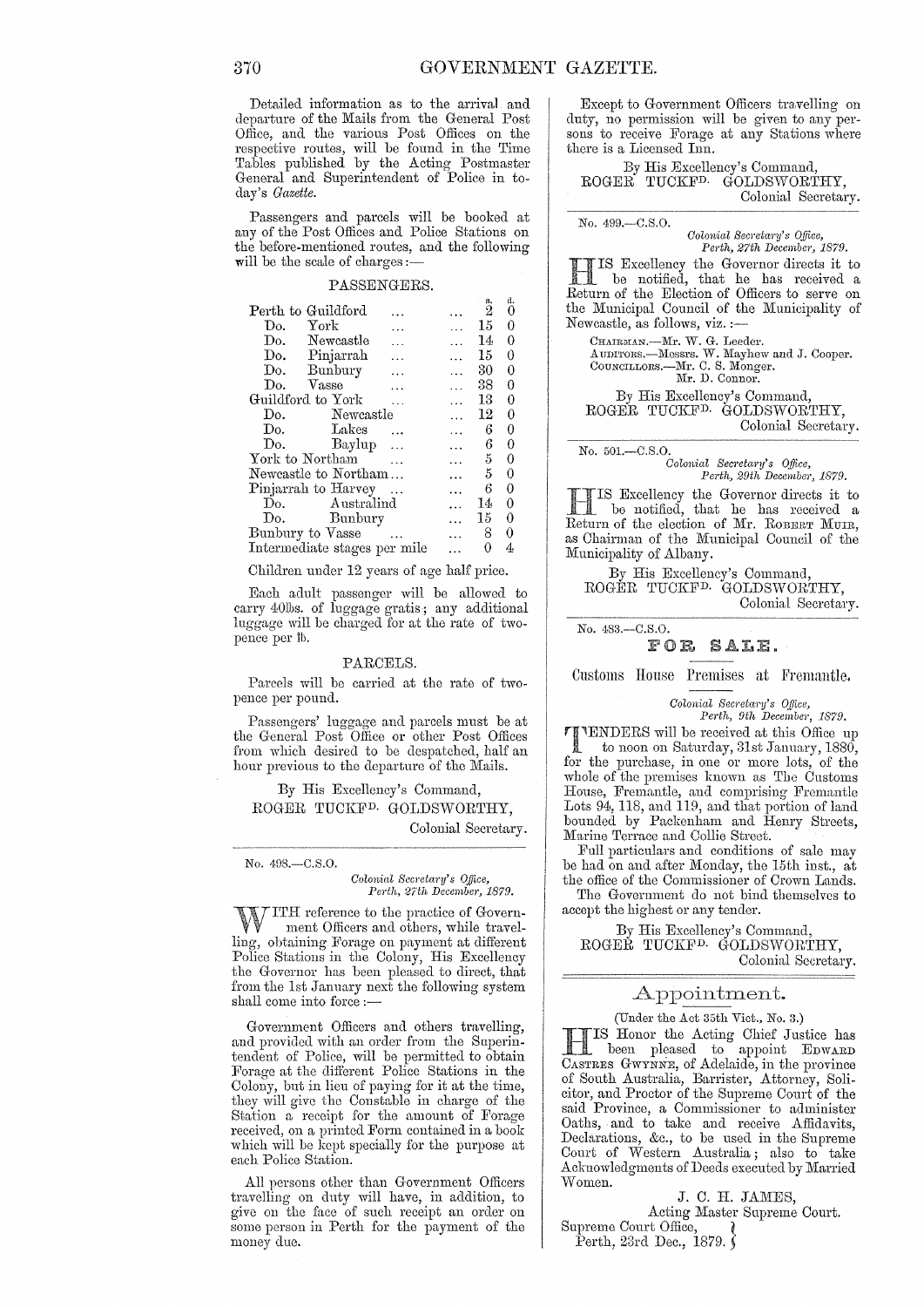TIME TABLE of Arrival and Departure of Post Office Mails at the General Post Office, Perth, and the Offices of Guildford, York, Newcastle, and Northam, by the Government Mail Coaches, for the year  $1880 :=$ 

| <b>Distance</b><br>from<br>Perth. | Post Town.                                   | Hours for Mails<br>closing at General<br>Post Office. | Time of arrival at Post Town.   |     |                 | Hours of Mails closing for Perth. | Time of<br>arrival at<br>Perth. |                                  |                               |
|-----------------------------------|----------------------------------------------|-------------------------------------------------------|---------------------------------|-----|-----------------|-----------------------------------|---------------------------------|----------------------------------|-------------------------------|
| 9                                 | Guildford<br>$\cdots$                        |                                                       | Tuesdays and Fridays at 10 a.m. |     |                 |                                   |                                 | Wednesdays & Saturdays at 7 p.m. |                               |
| 60                                | $\mathrm{York} \dots$<br>$\cdots$            |                                                       | Do.                             | do. | at 7 45 p.m.    | Do.                               | do.                             | at 9.30 a.m.                     | Wednesdays                    |
| 54                                | Newcastle<br>$\cdots$                        | Tuesdays and                                          | Do.                             | do. | at 6 30 p.m.    | Do.                               | do.                             | at 10 a.m.                       |                               |
| 82                                | Northam<br>via<br>Newcastle                  | Fridays at<br>8 a.m.                                  | Do.                             | do. | $10$ p.m.<br>at | Do.                               | do.                             | at 6.30 a.m.                     | and Saturdays<br>at 8.15 p.m. |
| 78                                | Northam<br>via<br>$_{\rm{York}}$<br>$\cdots$ |                                                       | Do.                             | do. | 11 p.m.<br>at   | Do.                               | do.                             | at 6.30 a.m.                     |                               |

W. A. STONE, Acting Postmaster General.

TIME TABLE of Arrival and Departure of Post Office Mails at the General Post Office, Perth, and the Offices of Canning, Serpentine, Pinjarrah, Brunswick, Australind, Bunbury, Minninup, Ludlow, Lockville, and Vasse, by the Government Mail Coaches, for the year 1880 :-

| Distance<br>from<br>Perth. | Post Town.                                                  | Hours for Mails<br>closing at General<br>Post Office. | Time of arrival at Post Town.                                               |                                                 | Hours of Mails closing for Perth.                                           | Time of<br>arrival at<br>Perth.             |                           |
|----------------------------|-------------------------------------------------------------|-------------------------------------------------------|-----------------------------------------------------------------------------|-------------------------------------------------|-----------------------------------------------------------------------------|---------------------------------------------|---------------------------|
| 8<br>28<br>53<br>84        | Canning<br>$\cdots$<br>Serpentine<br>Pinjarrah<br>Brunswick | Mondays and                                           | Mondays & Thursdays, 11:30 a.m.<br>Do.<br>Do.<br>Tuesdays & Fridays, 2 p.m. | $4 p.m. \dots$<br>8 p.m.<br>$\ddotsc$           | Tuesdays and Fridays, 2 p.m.<br>Do.<br>Do.<br>Mondays and Thursdays, 4 p.m. | $\cdots$<br>9.30 a.m.<br>6 a.m.<br>$\cdots$ |                           |
| 100<br>112                 | Australind<br>Bunbury<br>$\cdots$                           | Thursdays at<br>10 a.m.                               | Do.<br>Do.                                                                  | 3 p.m.<br>$\dddotsc$<br>$4.30 p.m.$             | Do.<br>Do.                                                                  | 2.30 p.m.<br>1 p.m.<br>$\cdots$             | Tuesdays &<br>Fridays, at |
| 124<br>134                 | Minninup<br>$\ddotsc$<br>Ludlow<br>$\cdots$                 |                                                       | Do.<br>Do.                                                                  | $6.30 p.m.$<br>$9.30 p.m.$                      | Do.<br>Do.                                                                  | 11 a.m.<br>$\cdots$<br>8 a.m.<br>$\cdots$   | 3.30 p.m.                 |
| 139<br>144                 | Lockville<br>$\cdots$<br>Vasse<br>$\cdots$                  |                                                       | Do.<br>Do.                                                                  | $10.30$ p.m.<br>$12\ \mathrm{p.m.}$<br>$\cdots$ | Do.<br>Do.                                                                  | 7 a.m.<br>$\cdots$<br>6 a.m.<br>$\cdots$    |                           |

#### W. A. STONE,

Acting Postmaster General.

#### WESTERN AUSTRALIA.

Meteorological Observations for the week ending 28th December, 1879.

WIND Registered by Mr. Forsyth, Harbor Master, at Arthur's Head, Fremantle; altitude above the sea 55 feet, in Latitude 32° 02′ 14″ S., Longitude 115° 45′ 12″ E.

The other instruments registered are placed in the grounds adjoining the Survey Office, Perth; altitude above the sea 47 feet, in Latitude 31° 57' 25" S., Longitude 115° 52' 02" E.

MALCOLM FRASER.

Surveyor General.

|                 | <b>BAROMETER:</b>                       | THERMOMETERS IN SHADE. |               |               | RADIATION<br>THERMO-<br>METERS. |        | WIND.   |                               | DEGREE                    |                   |                               | EVAPOR-                   |            |                     |
|-----------------|-----------------------------------------|------------------------|---------------|---------------|---------------------------------|--------|---------|-------------------------------|---------------------------|-------------------|-------------------------------|---------------------------|------------|---------------------|
| Week<br>ending. | Mean Reading<br>corrected, and re-      |                        | Dry.          |               | Wet.                            |        | Terres- | RAIN:<br>$\Delta$ mount<br>in | Horizontal<br>velocity in | General           | OЕ<br>HUMIDITY.<br>Saturation | CLOUD:<br>Mean<br>amount. | TONE: Mean | ATION:<br>Amount    |
|                 | duced to sea level,<br>and 32 deg. Fah. | Maxi-<br>mum.          | Mini-<br>mum. | Maxi-<br>mum. | Mini-<br>mum.                   | Solar. | trial.  | inches.                       | miles, per<br>hour.       | direction.        | $=100$ : mean<br>amount.      |                           | Š          | $\frac{in}{inches}$ |
| 28th            | 29.953                                  | 82.9                   | 60.2          | 74.1          | 55.7                            | 142.7  | 54.9    | 0                             | 14.01                     | P<br>品<br>뤋<br>τĎ | 62                            | 2                         | 3.6        | 2.29                |

Highest reading of Barometer 30.007 26th Thermometers in shade  $\left\{\begin{array}{l}\text{Maximum}\\\text{Minimum}\end{array}\right. \text{Dry}$  56.5 26th & 28th  $29.86$  28th Lowest do. do.

The Observations are taken at Perth at 9 a.m., (excepting Barometer, which is registered at 12 a.m.)

M. A. C. FRASER, Observer.

371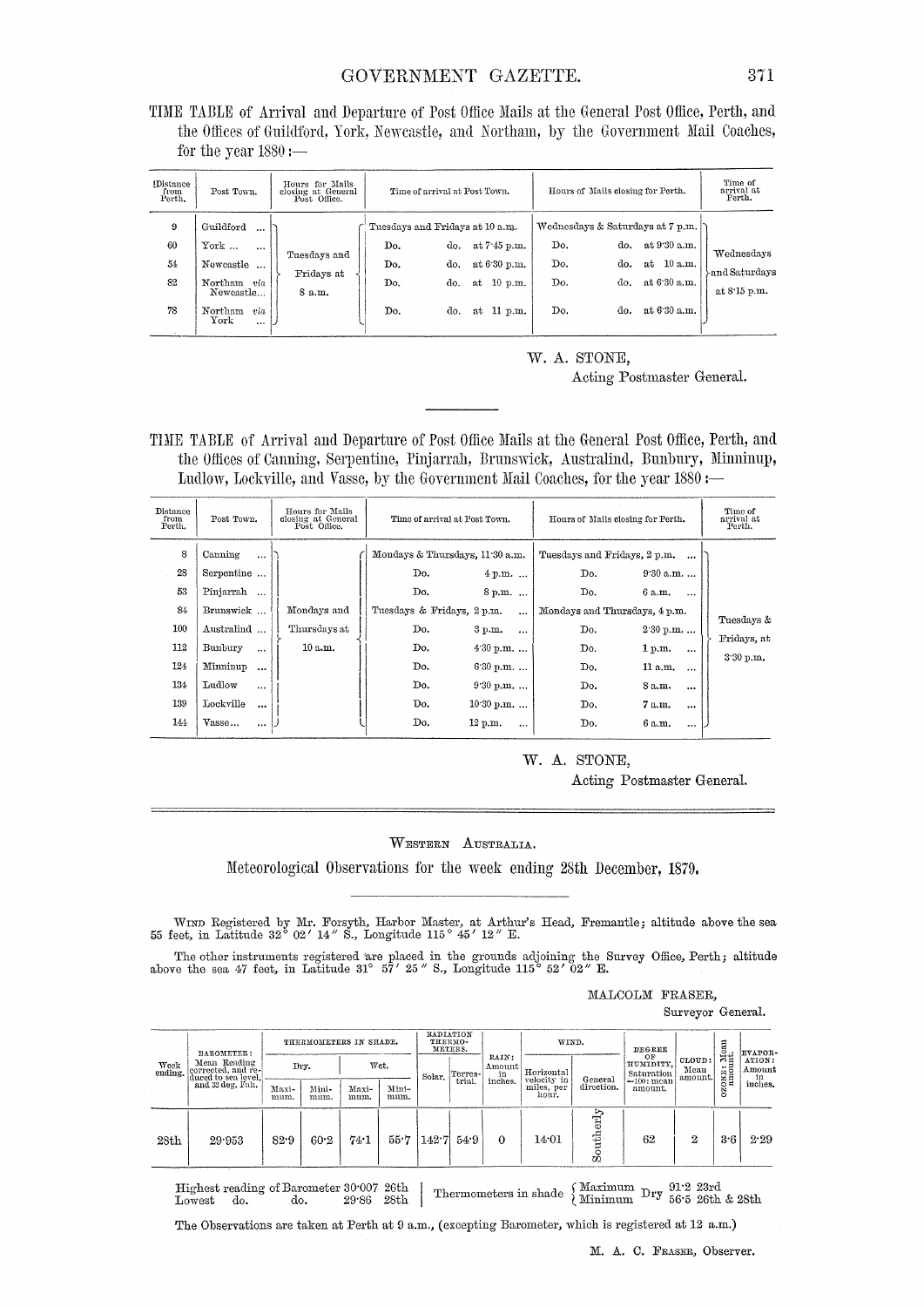## *Department of Public Works,*

 $Perth, 18th$  November, 1879.

 $\blacksquare$   $\textrm{'ENDERS}$  (endorsed "Tender for Roebourne Court House,") will be received bourne Court House,") will be received<br>at this Office until noon of Saturday, the 17th January, 1880, from persons willing to erect a Court House at Roebourne.

Plans and Specification may be seen at the Office of the Government Resident, Roebourne.

Tenders to state the shortest time in which the work will be completed.

The Government do not bind themselves to accept the lowest or any tender, and will require the guarantee of two responsible persons for the due performance of the Contract.

Forms of Tender may be had on application to the various Resident Magistrates, and at the Public Works' Office, Perth, where Plans, Specifications, Conditions, and full particulars can be obtained.

No tender will be entertained unless on the prescribed form.

JAS. H. THOMAS,

Director of Public Works.

### NOTICE.

NOTICE is hereby given, for the information of the public, that from and after the 1st January, 1880, Money Orders will be issued at the General Post Office, Perth, on the Money Order Office at Hong Kong for any of the undermentioned British Post Offices in China:

Hong Kong (including Macao), Hoihow, Canton, Swatow, Amoy, Foochow, Ningpo, Shanghai, Hankow. W. A. STONE,

Acting Postmaster General and General Superintendent of Telegraphs. General Post Office, Perth, }

8th December, 1879.

*Treasury, 17th December, 1879.* 

THE undermentioned accounts are awaiting<br>application for payment at the Colonial Treasury:-

| Name.                                 |                | Amount.        |                  | Service.                     |
|---------------------------------------|----------------|----------------|------------------|------------------------------|
|                                       | £              | s.             | d.               |                              |
| Griffin, Thos.<br>                    | ı              | 17             | 6                | Eucla Telegraph.             |
| Dean, H.<br>.                         | 2              | $\overline{0}$ | 0                | Immigration.                 |
| McCann, John<br>.                     | 0              | 15             | 0                | Works.                       |
| Carn, John                            | 0              | 8              | 0                | $\operatorname{Works.}$      |
| $\cdots$                              | 1              | 19             | 0                | Police.                      |
| Morgan, D.<br>.                       | 7              | 12             | 6                | Miscellaneous.               |
| Est. late T. Brown                    |                |                |                  | Public Works.                |
| Beazley, -<br>.                       | 1              | 4              | 0                |                              |
| Long, W.<br>.                         | 1              | 4              | 0                | Police.                      |
| Smyth, $E. \ldots$<br>.               | 1              | 2              | 6                | Harbor Master.               |
| O'Connor, J.<br>.                     | 0              | -15            | 6                | Administration Jus-<br>tice. |
| " Annie<br>$0$ wners –                |                |                |                  |                              |
| Beaton"<br>.                          | $\mathbf{2}$   | 4              | 0                | Police.                      |
| Dunne, J.<br>                         | $\overline{2}$ | 8              | 0                | Eastern Railway.             |
| "Annie<br>Owners                      |                |                |                  |                              |
| Beaton"<br>                           | 4              | 2              | 0                | Police.                      |
| Smithers, Jas.<br>.                   | 0              | -12            | 0                | Postal & Telegraph.          |
| O'Connell, D.<br>.                    | 0              | 4              | 6                | Charitable<br>Allow-         |
|                                       |                |                |                  | ance.                        |
| Beatley, E.                           | 0              | 3              | 6                | Eastern Railway.             |
| <br>Thompson, H.                      | 0              | $\overline{2}$ | 6                | Charitable<br>Allow-         |
|                                       |                |                |                  | ance.                        |
| Stewart, E. J.                        | 0              | 2              | 6                | Public Works.                |
| .                                     | 0              | 3              | 0                | Postal & Telegraph.          |
| Halstead, D.<br>.                     | 1              | 16             | 0                | Do.                          |
| Do.<br>$\cdots$<br>.                  |                |                |                  | Miscellaneous.               |
| H. Thompson<br>.                      | 0              | 3              | 0                |                              |
| Leidicke, H.<br>.                     | 2              | 10             | 0                | Do.                          |
| Agents "Belle of                      |                |                |                  |                              |
| Bunbury"<br>.                         | 0              | 16             | $\boldsymbol{0}$ | Do.                          |
| O'Hara, J.<br>.                       | 6              | 6              | 11               | Gaols.                       |
| Parsons, Jas.<br>.                    | 0              | 5              | 0                | Police.                      |
| Sewell, John<br>.                     | 3              | 11             | 8                | Administration Jus-          |
|                                       |                |                |                  | tice.                        |
| Sewell, Harold<br>.                   | 3              | 11             | 8                | Do.                          |
| Meagher, M. R.<br>.                   | 4              | 11             | 8                | Rottnest.                    |
| Do.<br>                               | 2              | 0              | 0                | Do.                          |
| West. Aus.<br>Times                   | 1              | 1              | 0                | Miscellaneous.               |
| Duffield, E.<br>.                     |                | 013            | 6                | Works & Buildings.           |
| Beatley, E.<br>                       | 0              | 5              | 0                | Northern Railway.            |
| $\text{Jones}, \, \text{W}. \, $<br>. | 0              | 5              | 0                | Police.                      |
| Noonan, W.                            | 2              | 4              | 0                | Postal & Telegraph.          |
| <br>Hancock, S.                       | 1              | 0              | 0                | Medical.                     |
| <br>Leidicke, H.                      | 7              | 10             | 0                | Miscellaneous.               |
|                                       | .              |                |                  | Do.                          |
| Cummins, R.<br>                       | 0              | 8              | 6                |                              |
| Total                                 |                | 67 18 11       |                  |                              |
|                                       |                |                |                  |                              |

GEO. PHILLIPS,

Acting Colonial Treasurer.

#### LAND SALES.

C"01On *Lands' Office, Perth, 29th December,* 1879.

T HE undermentioned Allotments of Land will be offered for Sale, at Public Auction, on the dates and at the places specified in the Schedule below, at one o'clock, p.m.

SCHEDULE.

| Date of Sale. | Place of Sale.  |           | Description of Lot. |          |                  | Number of Lot. |           |           |              | Quantity.      |            | Upset Price.               |
|---------------|-----------------|-----------|---------------------|----------|------------------|----------------|-----------|-----------|--------------|----------------|------------|----------------------------|
|               |                 |           |                     |          |                  |                |           |           | a.           | r.             | p.         |                            |
| 1880          |                 |           |                     |          |                  |                |           |           |              |                |            |                            |
| 7th Jan.      | Bunbury         | $\ldots$  | Bunbury             | $\ldots$ | Town             | 110            |           | $\cdots$  | $\theta$     |                | 0          |                            |
| Do.           | Do.<br>$\cdots$ |           | Do.<br>$\ddotsc$    |          | Do.<br>$\cdots$  | 128            | $\cdots$  | $\cdots$  | $\mathbf{0}$ | 1              | $^{\circ}$ | £7 10s. $\mathfrak{P}$     |
| Do.           | Do.             |           | Do.<br>$\ddotsc$    |          | Do.<br>$\ddotsc$ | 129            |           | $\cdots$  | 0            |                | $\theta$   | Lot.                       |
| Do.           | Do.             |           | Do.<br>$\cdots$     |          | Do.              | 130            |           | $\ddotsc$ | $\theta$     | 1              | 0          |                            |
| Do.           | Do.             | $\cdots$  | Coolingnup          | $\ldots$ | Sub.             | $4\ldots$      |           | $\cdots$  | 9            | $^{2}$         | 33         | 30s. $\mathcal{P}$ acre.   |
| Do.           | Perth           |           | Fremantle           |          | Town             | 761            |           | $\cdots$  | 0            | 2              | 16         |                            |
| Do.           | Do.<br>$\cdots$ | $\cdots$  | Do.<br>$\cdots$     | $\cdots$ | Do.<br>$\cdots$  | 762            | $\cdots$  | $\cdots$  | $\theta$     | $\overline{2}$ | 16         | £12 $\mathfrak{P}$ Lot.    |
| Do.           | Do.             | $\ddotsc$ | Do.                 | $\cdots$ | Do.<br>$\cdots$  | 845            |           | $\cdots$  | $\theta$     | 2              | 5          |                            |
| Do.           | Newcastle       | $\ddotsc$ | Toodyay             | $\cdots$ | Sub.<br>$\cdots$ | 23             | $\ddotsc$ | $\cdots$  | 5            | 3              | 16         | 30s. $\psi$ acre.          |
| 8th Jan.      | Geraldton       | $\ddotsc$ | Geraldton           |          | Do.              | 85             | $\ddotsc$ | $\cdots$  | 5            | $\theta$       | $\theta$   | £3 $\mathfrak{P}$ acre.    |
| Do.           | Northam         | $\cdots$  | Northam             |          | Do.              | 62             |           |           | 4            | 2              | $\theta$   | $30s.$ $\mathcal{P}$ acre. |
|               |                 |           |                     |          |                  |                |           |           |              |                |            |                            |

MALCOLM FRASER, Commissioner of Crown Lands.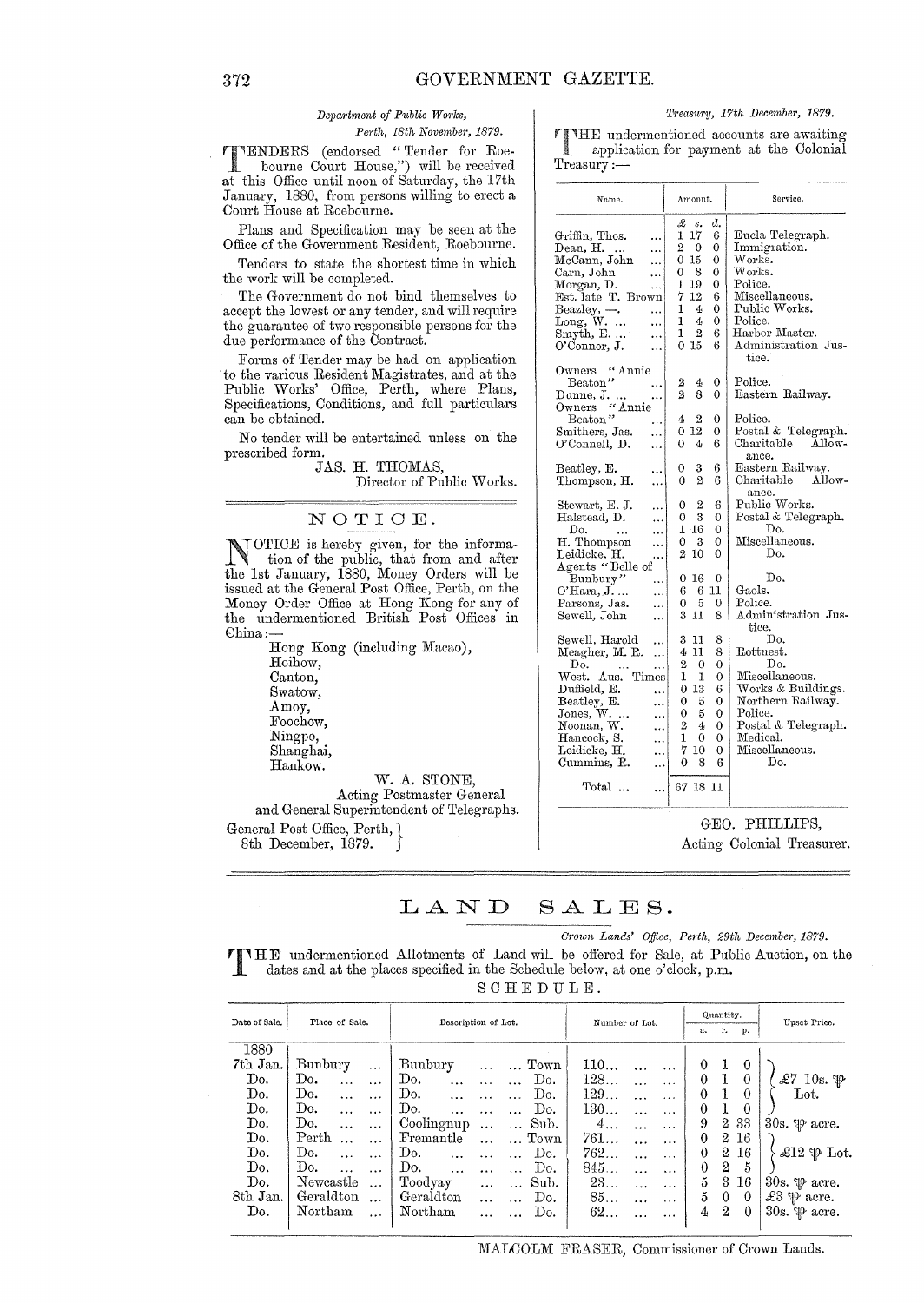## Perth and Eastern Districts Mail Service.

## TIME TABLE OF DEPARTURE OF MAIL COACHES.

#### TUESDAYS AND FRIDAYS.

|                                                                              |                                                                                      | Leave Perth<br>Arrive Guildford<br>Leave Guildford                                                                                                          | 9 a.m.<br>$10$ a.m.<br>$\ddotsc$<br>$\ddotsc$<br>$10.15$ a.m.                                                                                                                                                                                                                              |                                                                      |
|------------------------------------------------------------------------------|--------------------------------------------------------------------------------------|-------------------------------------------------------------------------------------------------------------------------------------------------------------|--------------------------------------------------------------------------------------------------------------------------------------------------------------------------------------------------------------------------------------------------------------------------------------------|----------------------------------------------------------------------|
| Arrive Lakes<br>Leave Lakes<br>Arrive York<br>Leave York<br>Arrive Northam   | $\ddotsc$<br>$\cdots$<br>$\ddotsc$<br>$\ddotsc$<br>$\ddotsc$<br>$\cdots$<br>$\cdots$ | 2.30 p.m.<br>$\ddotsc$<br>3.0 p.m.<br>$\ddotsc$<br>$7.45$ p.m.<br>$\ddotsc$<br>$8.15$ p.m.<br>$\ddotsc$<br>11.0 p.m.<br>$\ddotsc$                           | Arrive Baylup<br>$\ddotsc$<br>Leave Baylup<br>$\ddotsc$<br>$\cdots$<br>$\cdots$<br>Arrive Newcastle<br>$\mathbf{r}$<br>$\ddotsc$<br>Leave Newcastle<br>$\ddotsc$<br>Arrive Northam<br>.                                                                                                    | $2.30$ p.m.<br>3.30 p.m.<br>6.30 p.m.<br>7.0 p.m.<br>$10.0$ p.m.     |
|                                                                              |                                                                                      | Leave Northam<br>$\ddotsc$<br>FOLLOWING MORNING.                                                                                                            | 7 a.m.                                                                                                                                                                                                                                                                                     |                                                                      |
| Arrive York<br>Leave York<br>Arrive Lakes<br>Leave Lakes<br>Arrive Guildford | $\ddotsc$<br>$\cdots$<br>$\ddotsc$<br>.<br>$\ldots$<br>$\ddotsc$                     | $9.45$ a.m.<br>$\ddotsc$<br>$10$ a.m.<br>$\ddotsc$<br>2.30 p.m.<br>$\ddotsc$<br>3 p.m.<br>.<br>7 p.m.<br>.<br>Leave Guildford<br>Arrive Perth<br>$\dddotsc$ | Arrive Newcastle<br>$\ddotsc$<br>Leave Newcastle<br>$\ddotsc$<br>$\ddotsc$<br>Arrive Baylup<br>$\ddotsc$<br>$\cdots$<br>Leave Baylup<br>$\ldots$<br>$\cdots$<br>$\sim 10$<br>Arrive Guildford<br>$\ddotsc$<br>$7.15$ p.m.<br>$\ddotsc$<br>$\cdots$<br>$8.15$ p.m.<br>$\ddotsc$<br>$\ldots$ | 10 a.m.<br>$10.15$ a.m.<br>$1.15$ p.m.<br>$2.15$ p.m.<br>$6.30$ p.m. |

## Perth and Bunbury and Vasse Mail Service.

## TIME TABLE OF DEPARTURE OF MAIL COACHES.

### MONDAYS AND THURSDAYS.

| Leave Perth<br>$\sim$ |                             | $\mathbf{r}$ | $10.30$ a.m.       |
|-----------------------|-----------------------------|--------------|--------------------|
| Arrive Canning        | $\ldots$                    | $\cdots$     | $11.45$ a.m.       |
| Leave Canning         | $\mathcal{L}=\mathcal{L}$ . |              | $\dots$ 11.50 a.m. |
| Arrive Narrogin       | $\cdots$                    |              | $\ldots$ 1 p.m.    |
| Leave Narrogin        | $\ldots$                    |              | $1.30$ p.m.        |
| Arrive Serpentine     | $\ddotsc$                   |              | $\ldots$ 4.p.m.    |
| Leave Serpentine      | $\cdot$ .                   |              | $$ 4.15 p.m.       |
| Arrive Pinjarrah      | $\ddotsc$                   |              | 8 p.m.             |

#### FOLLOWING MORNING.

| Leave Pinjarrah        | $\ddotsc$ |          | $\ldots$ 6 a.m.    |
|------------------------|-----------|----------|--------------------|
| Arrive Serpentine      | $\ddotsc$ |          | $$ 9.45 a.m.       |
| Leave Serpentine       | $\cdots$  |          | $\dots$ 10 a.m.    |
| Arrive Narrogin        | $\ddotsc$ | $\cdots$ | 12.30 p.m.         |
| Leave Narrogin         | $\cdots$  | $\cdots$ | 1 p.m.             |
| Arrive Canning         | $\cdots$  |          | $\ldots$ 2.15 p.m. |
| Leave Canning          | $\cdots$  |          | $\ldots$ 2.20 p.m. |
| Arrive Perth<br>$\sim$ | $\ddotsc$ |          | $\ldots$ 3.30 p.m. |

| Leave Vasse                     |           |                          | 6 a.m.                 |
|---------------------------------|-----------|--------------------------|------------------------|
| Arrive Lockeville               | $\cdots$  | $\overline{\phantom{a}}$ | 7 a.m.                 |
| Leave Lockeville                | .         | $\ddotsc$                | 7.10 a.m.              |
| Arrive Ludlow<br>$\mathbb{R}^2$ | $\ddotsc$ | $\ddotsc$                | 8 a.m.                 |
| Leave Ludlow<br>$\ddotsc$       | $\cdots$  | .                        | 8.10 a.m.              |
| Arrive Capel                    | $\cdots$  | .                        | 9.10 a.m.              |
| Leave Capel<br>$\sim$ .         | $\cdots$  | $\ddotsc$                | $9.45$ a.m.            |
| Arrive Minninup                 | $\ddotsc$ | .                        | 11 a.m.                |
| Leave Minninup                  | .         | .                        | 11.10 a.m.             |
| Arrive Bunbury                  | .         | $\ddotsc$                | 12:40 p.m.             |
| Leave Bunbury                   | $\ddotsc$ | $\cdots$                 | 1.30 p.m.              |
| Arrive Australind               |           | .                        | $2.30$ p.m.            |
| Leave Australind                |           | $\ddotsc$                | $2.40$ p.m.            |
| Arrive Brunswick                | .         |                          | $3.50 \,\mathrm{p.m.}$ |
| Leave Brunswick                 |           | .                        | 4.30 p.m.              |
| Arrive Harvey                   | $\cdots$  | .                        | 7.30 p.m.              |
| Leave Harvey                    | $\cdots$  | $\ddotsc$                | 8 p.m.                 |
| Arrive Pinjarrah                | .         |                          | $12 \text{ midnight}$  |
|                                 |           |                          |                        |

### FOLLOWING MORNING.

| Leave Pinjarrah            |                 |           | 6 a.m.              |
|----------------------------|-----------------|-----------|---------------------|
| Arrive Harvey              | $\ddotsc$       | $\ddotsc$ | $10 \text{ a.m.}$   |
| Leave Harvey               |                 | $\ddotsc$ | 10.10 a.m.          |
| Arrive Brunswick           | $\cdot$ $\cdot$ |           | 1.10 p.m.           |
| Leave Brunswick            | $\ddotsc$       | $\ddotsc$ | $2.10$ p.m.         |
| Arrive Australind          | .               |           | $3.20$ p.m.         |
| Leave Australind           | .               | .         | $3.30 \text{ p.m.}$ |
| Arrive Bunbury             | .               | $\ddotsc$ | 4.30 p.m.           |
| Leave Bunbury              | .               | .         | $5 \text{ p.m.}$    |
| Arrive Minninup            | $\ddotsc$       | $\ddotsc$ | $6.30$ p.m.         |
| Leave Minninup             | .               |           | 6.40 p.m.           |
| Arrive Capel               | .               | $\ddotsc$ | 8 p.m.              |
| Leave Capel                | .               | $\ddotsc$ | $8.30 \text{ p.m.}$ |
| Arrive Ludlow<br>$\ddotsc$ | $\ddotsc$       | $\ddotsc$ | 9.30 p.m.           |
| Leave Ludlow               | .               |           | $9.40$ p.m.         |
| Arrive Lockeville          | .               |           | $10.30$ p.m.        |
| Leave Lockeville           | $\ddotsc$       |           | 10.40 p.m.          |
| Arrive Vasse               |                 | .         | 12 midnight         |
|                            |                 |           |                     |

M. S. SMITH, Superintendent of Police.